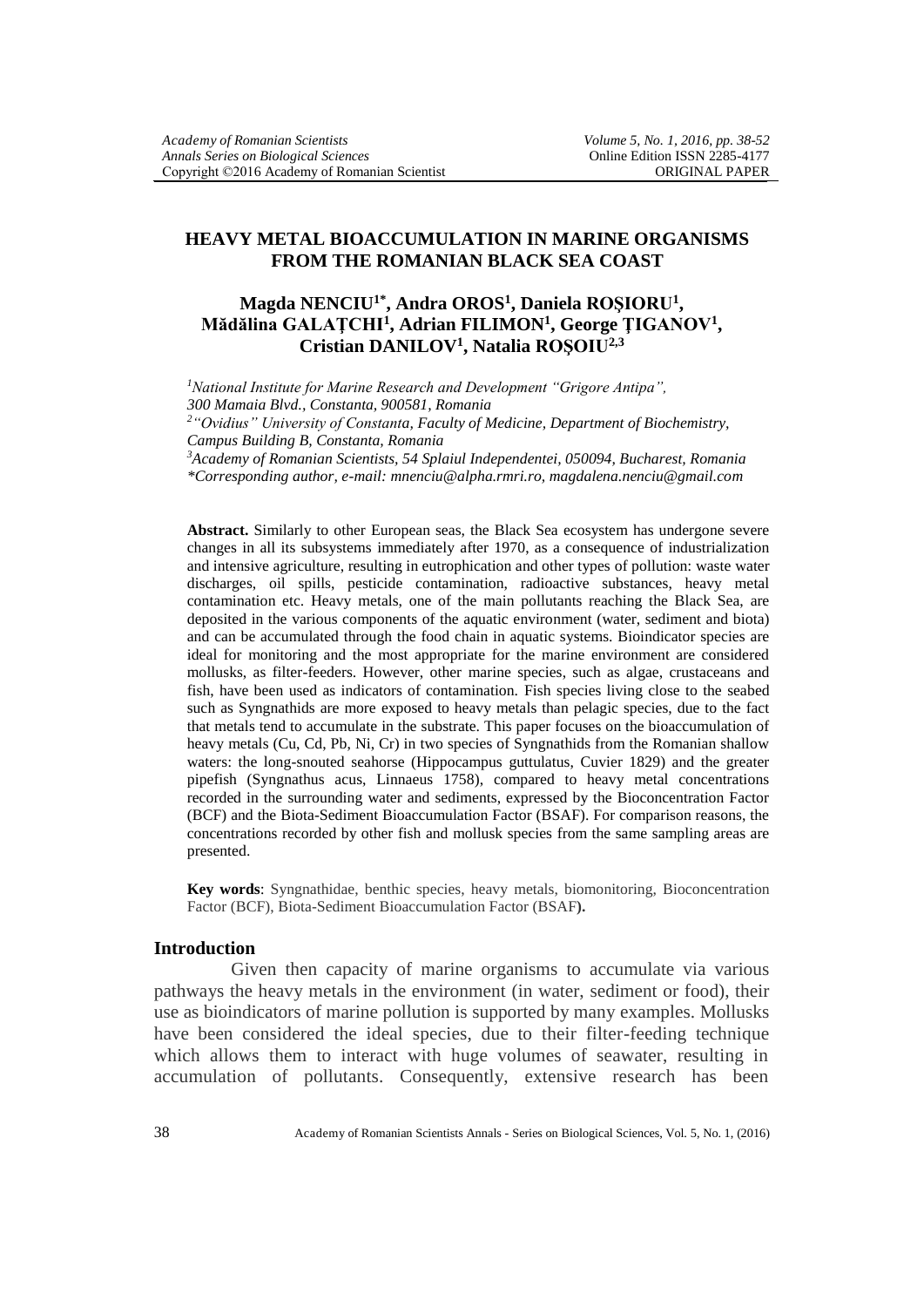Heavy Metal Bioaccumulation in Marine Organisms From the Romanian Black Sea Coast

undertaken in this respect (Butler, 1971; Haug, 1974; Phillips, 1980; Sericano et al., 1990; Oros et al., 2003; Oros, 2009; Oros & Gomoiu, 2012; Roşioru et al., 2012; Roşioru et al., 2014).

Bivalve mollusks meet best the criteria set for bioindicator species of pollution (Haug, 1974; Phillips,1980; Schettino et al., 2012), namely:

there must be a correlation between the bioaccumulation and the environmental background of contaminants;

the species should tolerate high contaminant concentrations;

the species should be sedentary and abundant in the study area;

the species should be easy to collect and have a high survival capacity under unfavorable circumstances.

Apart from mollusks, other marine species have been investigated, such as algae, crustaceans (Rainbow et al., 1989; Powell & White, 1990; Moore, 1991; Barwick & Maher, 2003) and fish (ICES, 1989 & 1991; Misra, 1993; Van der Oost et al., 2003; Yarsan & Yipel, 2013).

Bioaccumulation refers to the accumulation of chemicals (heavy metals in this case) by all possible routes of exposure (surrounding water, sediment, food) (Kleinov et al., 2008). Bioconcentration and bioaccumulation are expressed by referencing the chemical concentration in tissue to that of water and sediment, respectively. Biomagnification, on the other hand, refers to a stepwise increase in the concentration of chemicals in higher trophic level organisms, resulting from the ingestion of contaminated lower trophic level organisms (ratio between the chemical bioaccumulation of a predator and its prey) (Nenciu et al., 2014a).

Bioconcentration is the result of the direct uptake of a chemical by an organism only from water and the result of such a process is measured by the Bioconcentration Factor (BCF), which represents the ratio of steady state concentration of the respective chemical in the biota  $(C_B)$  (mass of chemical per kg of organism/dry weight) and the corresponding freely dissolved chemical concentration in the surrounding water  $(C_W)$  (mass of chemical/l) (Geyer et al., 2000):

## $BCF = C_B/C_W$ .

Nevertheless, heavy metals do accumulate in marine biota from the sediments also, and this is expressed by the Biota-Sediment Bioaccumulation Factor (BSAF). BSAF is a parameter describing bioaccumulation of sedimentassociated organic compounds or metals into tissues of ecological receptors (Kleinov et al., 2008).

The Biota-Sediment Bioaccumulation Factor (BSAF) is calculated using the following equation:  $BSAF = C_B/C_S$ , where  $C_B$  is the chemical concentration in the biota (mass of chemical per kg of biota/dry weight), while  $C_s$ is the concentration in the related sediment (mass of chemical per kg of sediment/dry weight) (Nenciu et al., 2014a).

Academy of Romanian Scientists Annals - Series on Biological Sciences, Vol. 5, No. 1, (2016) 39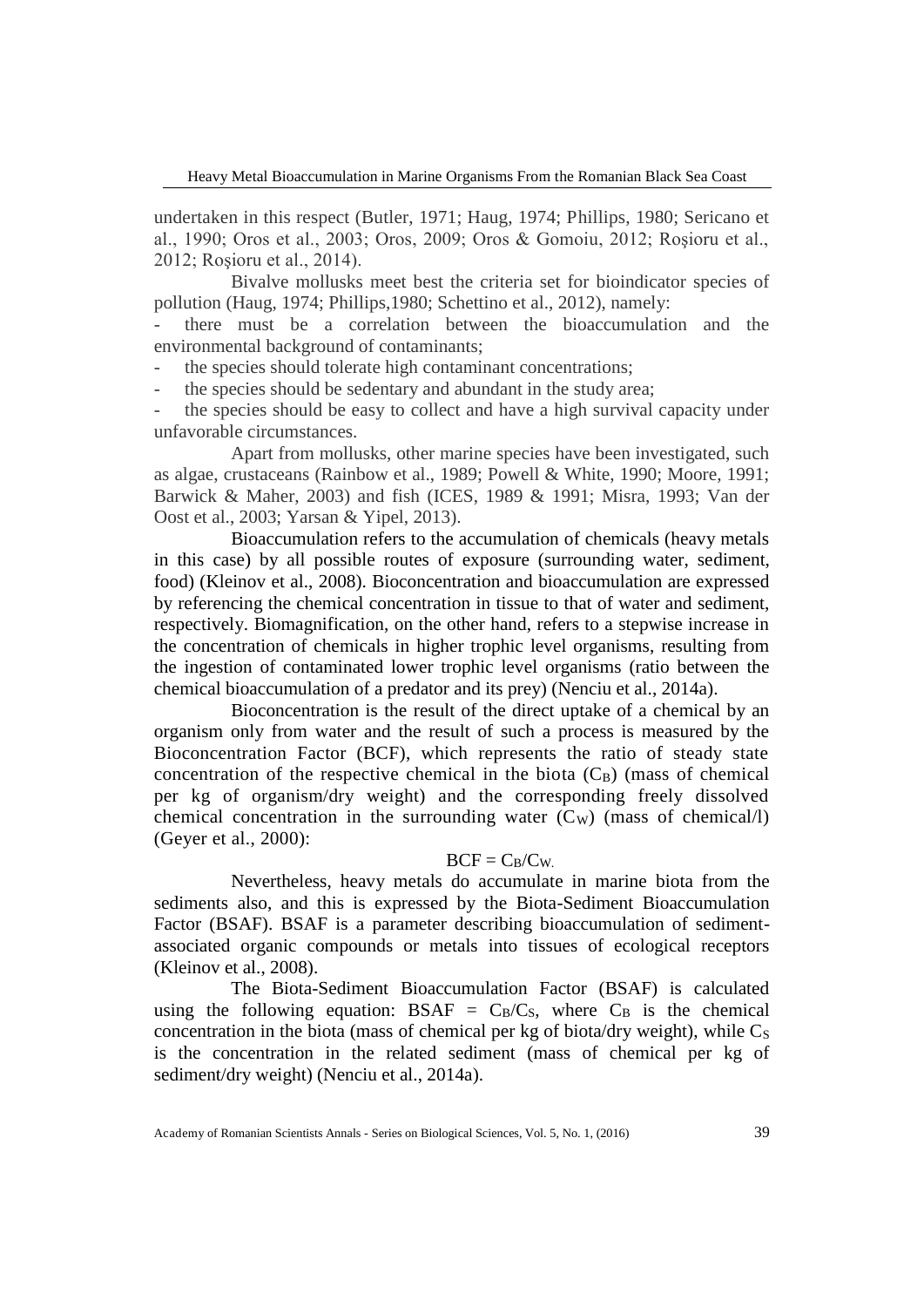Bioaccumulation is of great concern to authorities in the European Union and not only. The Regulation (EC) No. 1907/2006 of the European Parliament and of the Council of 18 December 2006 concerning the Registration, Evaluation, Authorisation and Restriction of Chemicals (REACH) stipulates that a substance fulfils the bioaccumulation criterion when the Bioconcentration Factor (BCF) is higher than 2000 (EC, 2006). The United States Environmental Protection Agency uses a Bioconcentration Factor (BCF) higher than 1000 as a concern trigger for potential bioaccumulation effects. A substance is considered "bioaccumulative" when it has a BCF ranging between 1000 and 5000 and "very bioaccumulative" if it has a BCF greater than 5000 (TSCA, 1976) (Table 1).

**Table 1. Threshold values for the bioconcentration factor (BCF)**  *(Nenciu et al., 2014a).*

| <b>Regulatory act</b>                             | Threshold values                   |
|---------------------------------------------------|------------------------------------|
| <b>Regulation (EC) No. 1907/2006 (REACH)</b>      | $>$ 2000 = bioaccumulative         |
|                                                   | $\geq$ 5000 = very bioaccumulative |
| <b>US EPA Toxic Substances Control Act (TSCA)</b> | $\geq 1000$ = bioaccumulative      |
|                                                   | $\geq$ 5000 = very bioaccumulative |

Concerning the Biota-Sediment Bioaccumulation Factor (BSAF), there are no legal applicable threshold values, as BSAF values always depend on the physical-chemical properties of both the chemical and the sediment, as well as on the lipid content of the organism the chemical bioaccumulates into (Nenciu et al., 2014a). However, based on the calculated values, the different species of marine organisms can be classified into three groups, such as macroconcentrator (BSAF  $>$  2), microconcentrator (1<BSAF<2) or deconcentrator (BSAF<1) (Dallinger, 1993).

Fish species living close to the seabed such as Syngnathids are more exposed to heavy metals than pelagic species, due to the fact that metals tend to accumulate in the substrate. This paper focuses on the bioaccumulation of five heavy metals (Cu, Cd, Pb, Ni, Cr) in two species of Syngnathids from the Romanian shallow waters: the long-snouted seahorse (*H. guttulatus*, Cuvier 1829) and the greater pipefish (*S. acus*, Linnaeus 1758), compared to heavy metal concentrations recorded in the surrounding water and sediments, expressed by the Bioconcentration Factor (BCF) and the Biota-Sediment Bioaccumulation Factor (BSAF). The two target species are coastal, they inhabit shallow areas, close to the seabed covered by macrophyte algae, thus very much exposed to all anthropogenic sources of contamination (Nenciu et al., 2013). As such, the bioconcentration and bioaccumulation of heavy metals in Syngnathid tissue can be used as bioindicators of the environmental quality along the Romanian Black Sea coast.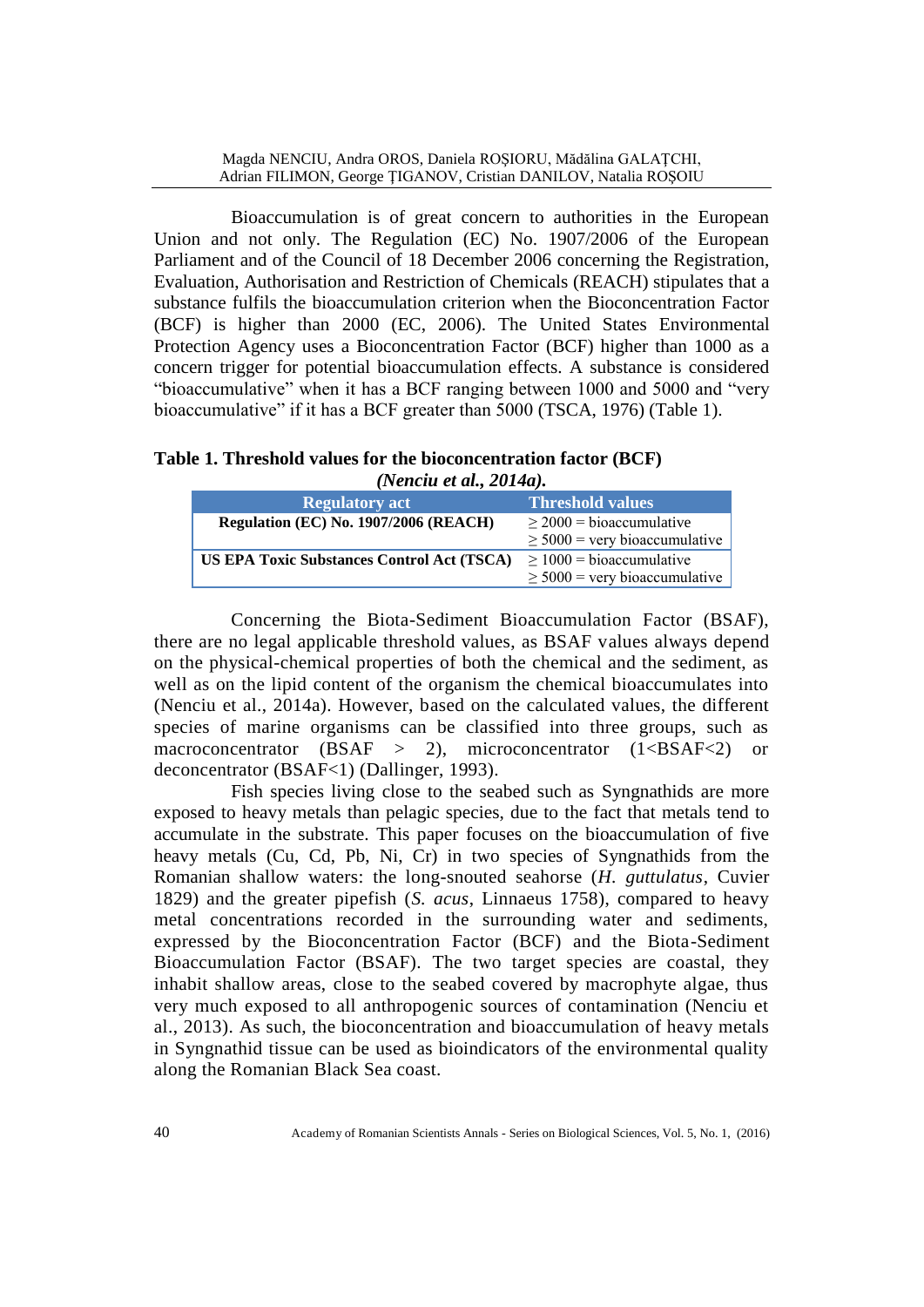For comparison reasons, the concentrations recorded by other fish species from the same sampling areas are also presented (Nenciu et al., 2014b).

#### **Material and method**

In order to analyze the heavy metal concentrations in the two target species, the biological samples were collected from two shallow sampling stations (0-20 m): Cazino Constanta and Costinesti (areas where the species are abundant and easy to collect) (Fig. 1). Individuals belonging to the species *H. guttulatus* and *S. acus* were collected. The biological material was frozen and, subsequently, subjected to specific laboratory analyses.

The sampling, preservation, preliminary processing and analysis methodologies of biota, water and sediment were consistent with the reference method recommended in the study of marine pollution (IAEA-MEL, 1999).

Before the determination of heavy metals, biological samples were freezedried, homogenized, weighed and subjected to digestion with 5 mL nitric acid  $(HNO<sub>3</sub> 65%$ , Suprapur Merck) in sealed Teflon vessels  $(60 \text{ ml} Savilles)$  on a hotplate at  $120^0$ C. After completion of digestion, samples were brought to 100 ml volume with deionized water (18.2 MΩ cm, Millipore). In the solutions obtained after the digestion of samples, metals (copper, cadmium, lead, nickel, chrome) were analyzed using graphite furnace - atomic absorption spectrometers, type ATI-UNICAM 939Z and SOLAAR M6 Dual Thermo Electron-UNICAM. The accuracy and precision of the analytical method were checked with certified reference materials (CRM).



**Fig. 1** Sampling locations for biota, water and sediment samples.

Academy of Romanian Scientists Annals - Series on Biological Sciences, Vol. 5, No. 1, (2016) 41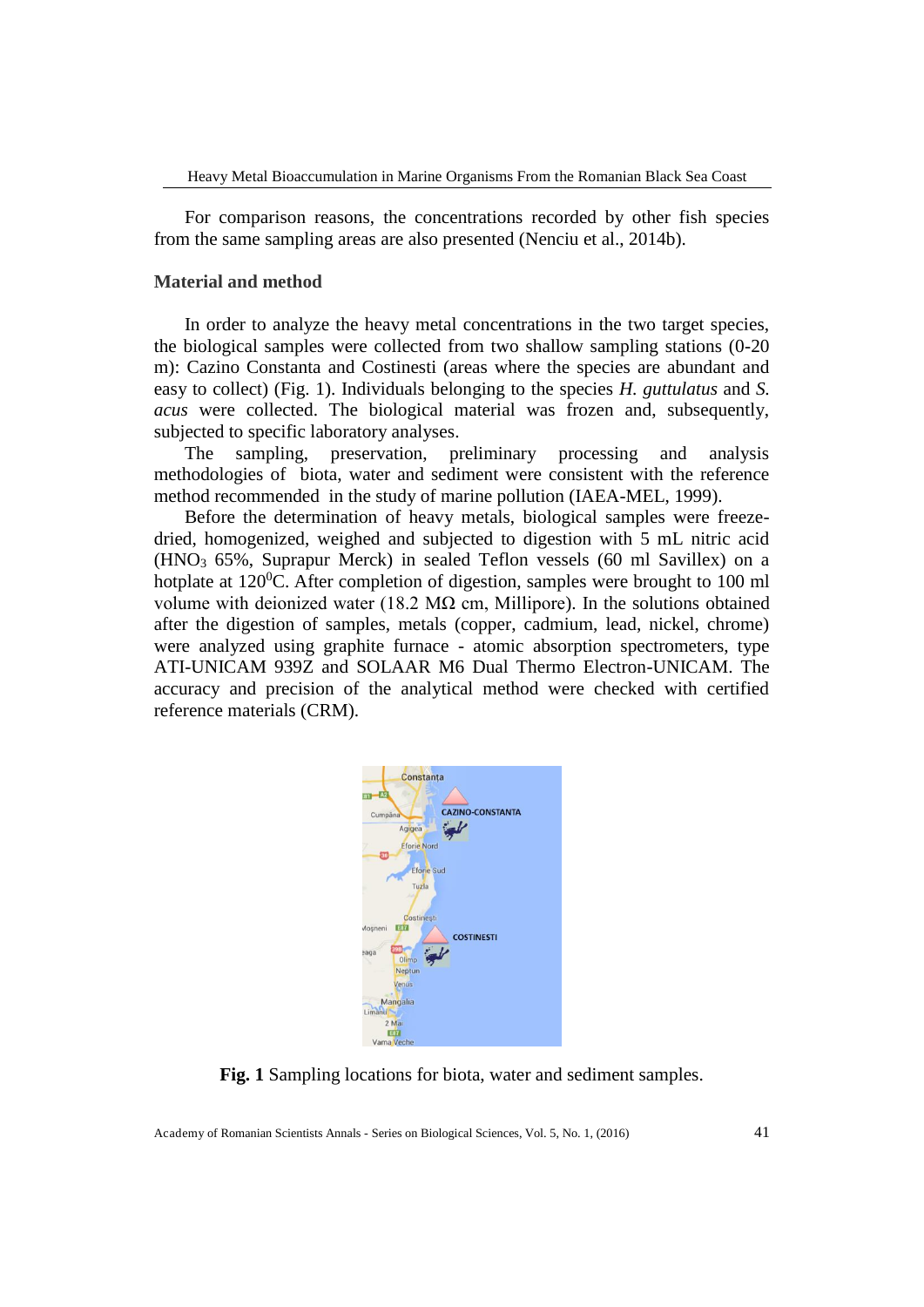Water samples were also collected from the same locations. Water samples from the surface layer were collected with Nansen bottles and stored at refrigerator temperature until their subsequent analysis in the laboratory. Total metals have been determined in unfiltered seawater samples, acidified up to pH=2 with Ultrapur  $HNO<sub>3</sub>$ . Nitric acid was used not only for preserving sample and partial solubilisation of particulate metals, but also as a matrix modifier, diminishing salts interferences. Metals were analyzed by graphite furnace - atomic absorption spectrometry (GF - AAS), using the equipment types ATI-UNICAM 939Z and SOLAAR M6 Dual Thermo Electron-UNICAM. Calibration was done with working standards prepared for each element, from stock solution of 1000 μg/l (Merck). The working domains are as follows: Cu 0-50 μgl; Cd 0-10 μg/l; Pb 0-20 μg/l; Ni 0-50 μg/l; Cr 0-50 μg/l.

Surface sediment samples were collected with a Van-Veen grab. The whole sediment was digested and analyzed, after the removal of the rough material  $(> 1)$ mm). Samples were freeze-dried and well homogenized before chemical analysis. For sediment decomposition, the acid microwave digestion method was applied, using Suprapur HNO<sub>3</sub>  $65\%$ . After mineralization and cooling, samples were transferred into a 100 ml volumetric flask, with deionised water. In the solutions resulted after digestion, metals were analyzed by graphite furnace - atomic absorption spectrometry (GF - AAS), using the same equipment types ATI-UNICAM 939Z and SOLAAR M6 Dual Thermo Electron-UNICAM. Accuracy and precision were verified using certified reference materials (CRMs) with similar matrix as samples: BCSS-1, MESS-3 (marine sediments), which were analyzed together with each batch of samples.

After determining the heavy metal concentrations in the fish tissue, water and sediments, the BCF and BSAF were calculated, using the above mentioned equations.

## **Results and discussions**

The results obtained revealed extremely high values recorded by copper in both species and both sampling stations.

In the Cazino Constanta Station, the highest values were recorded by copper both in *H. guttulatus* (14,000 µg/kg DW) and *S. acus* (7,890 µg/kg DW) tissue, followed by nickel in *H. guttulatus* (3,220 µg/kg DW) and *S. acus* (1,330 µg/kg DW) tissue. Lead recorded the maximum value in *S. acus* (1,220 µg/kg DW) tissue, as well as chrome (730 µg/kg DW) (Fig. 2).

The order of concentrations was as follows: *H. guttulatus* =  $Cu > Ni >$  $Pb > Cd > Cr$ , *S.*  $acus = Cu > Ni > Pb > Cr > Cd$ .

In the Costinesti Station, copper also recorded the maximum values in both species: 17,270 µg/kg DW in *H. guttulatus* and 7,120 µg/kg DW in *S. acus*.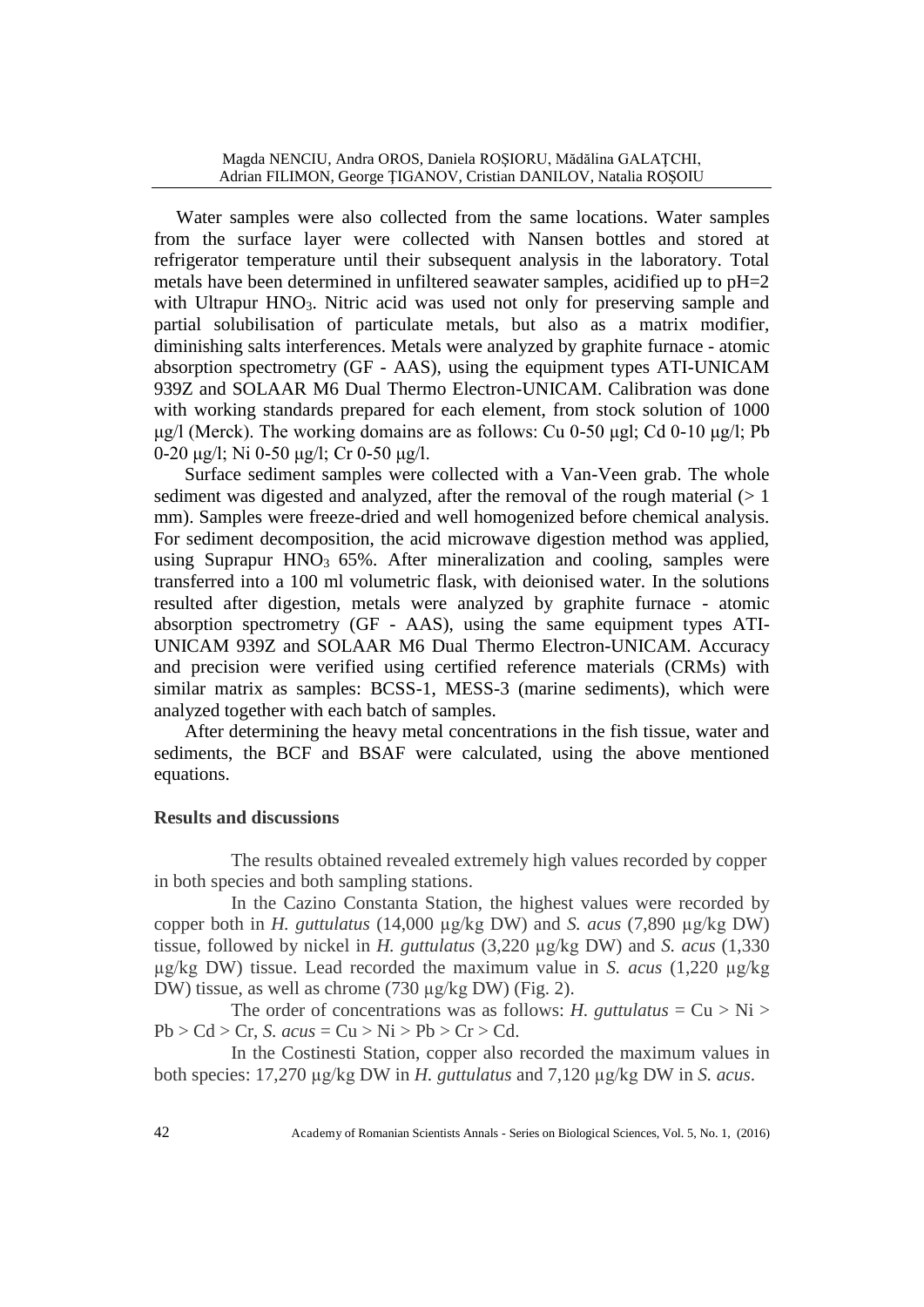Chrome and nickel also recorded high values in *H. guttulatus* tissue: 11,790  $\mu$ g/kg DW and 6,640  $\mu$ g/kg DW, respectively (Fig. 3).

The order of concentrations was as follows: *H. guttulatus* =  $Cu > Cr >$  $Ni > Pb > Cd$ , *S.*  $acus = Cu > Ni > Cr > Pb > Cd$ .



**Fig. 2.** Heavy metal concentrations in *H. guttulatus* and *S. acus* whole tissue - Cazino Constanta Station.



**Fig. 3.** Heavy metal concentrations in *H. guttulatus* and *S. acus* whole tissue - Costinesti Station.

Concerning the heavy metal concentrations in water, overall low values were recorded (Fig. 4). Higher values of lead were noticed in both stations (3.05 µg/l in Cazino Constanta and 2.95 µg/l in Costinesti). Chrome also recorded higher values in both locations (1.09 µg/l in Cazino Constanta and 1.81 µg/l in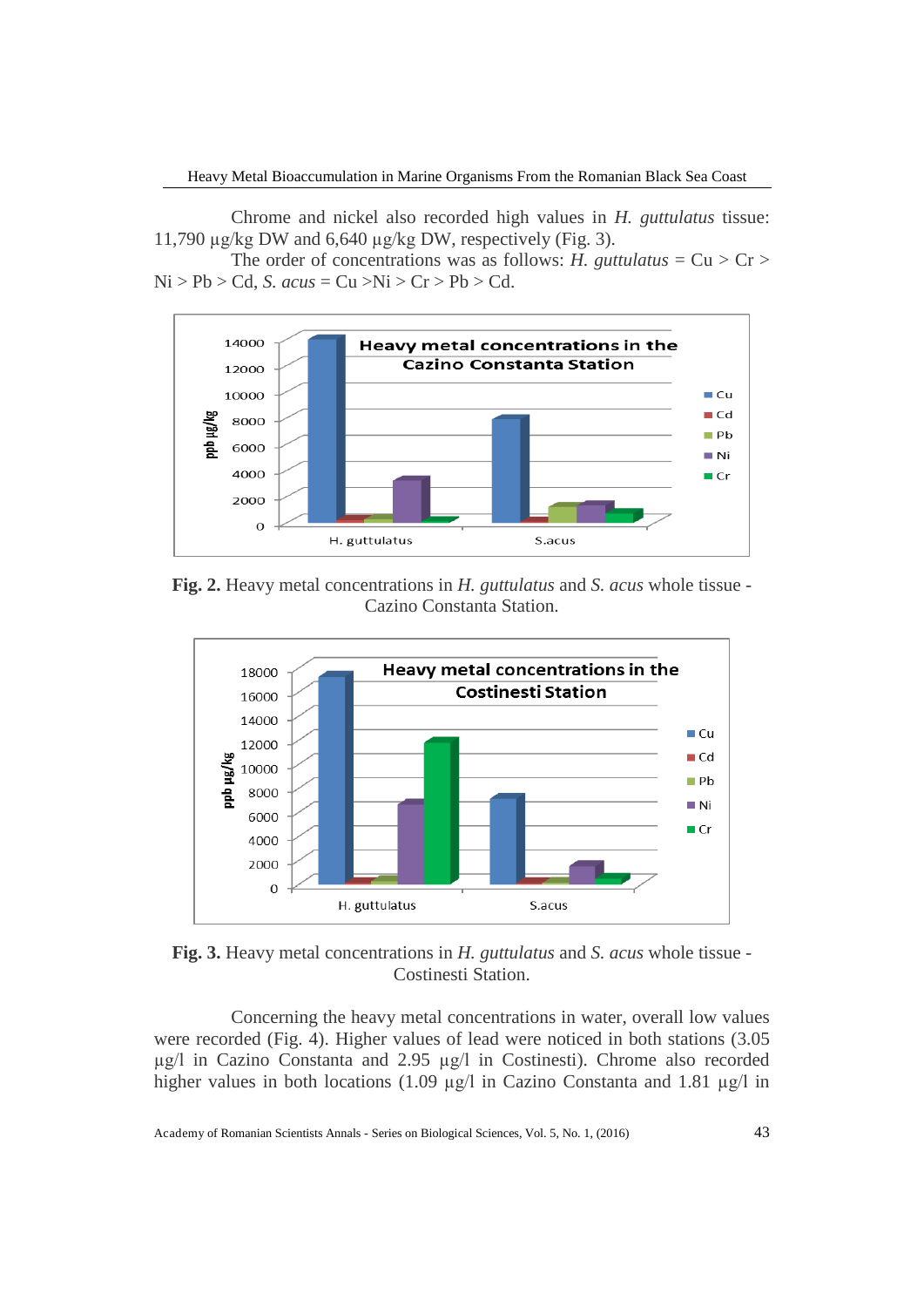Costinesti). Copper also recorded high values in Cazino Constanta  $(1.64 \mu g/l)$ , while cadmium recorded the lowest values in both sampling stations: 0.84  $\mu$ g/l in Cazino Constanta and 0.86 µg/l in Costinesti.

The order of concentrations was the following: Cazino Constanta - Pb >  $Cu > Ni > Cr > Cd$ ; Costinesti - Pb > Cr > Ni > Cd > Cu.

With reference to heavy metal concentrations in sediments, high values were recorded by nickel at Cazino Constanta (73,090 µg/kg DW) and Costinesti (50,530 µg/kg DW). In addition, chrome also recorded high values, with a peak concentration in Costinesti (79,120 µg/kg DW), and 48,930 µg/kg DW in Cazino Constanta. The lowest values in sediments were recorded by cadmium:  $210 \mu g/kg$ DW in Cazino Constanta and 170 µg/kg DW in Costinesti.

The order of concentrations was the following: Cazino Constanta - Ni >  $Cr > Cu > Pb > Cd$ ; Costinesti -  $Cr > Ni > Cu > Pb > Cd$ .



**Fig. 4.** Heavy metal concentrations in water (both stations).



**Fig. 5.** Heavy metal concentrations in sediments (both stations).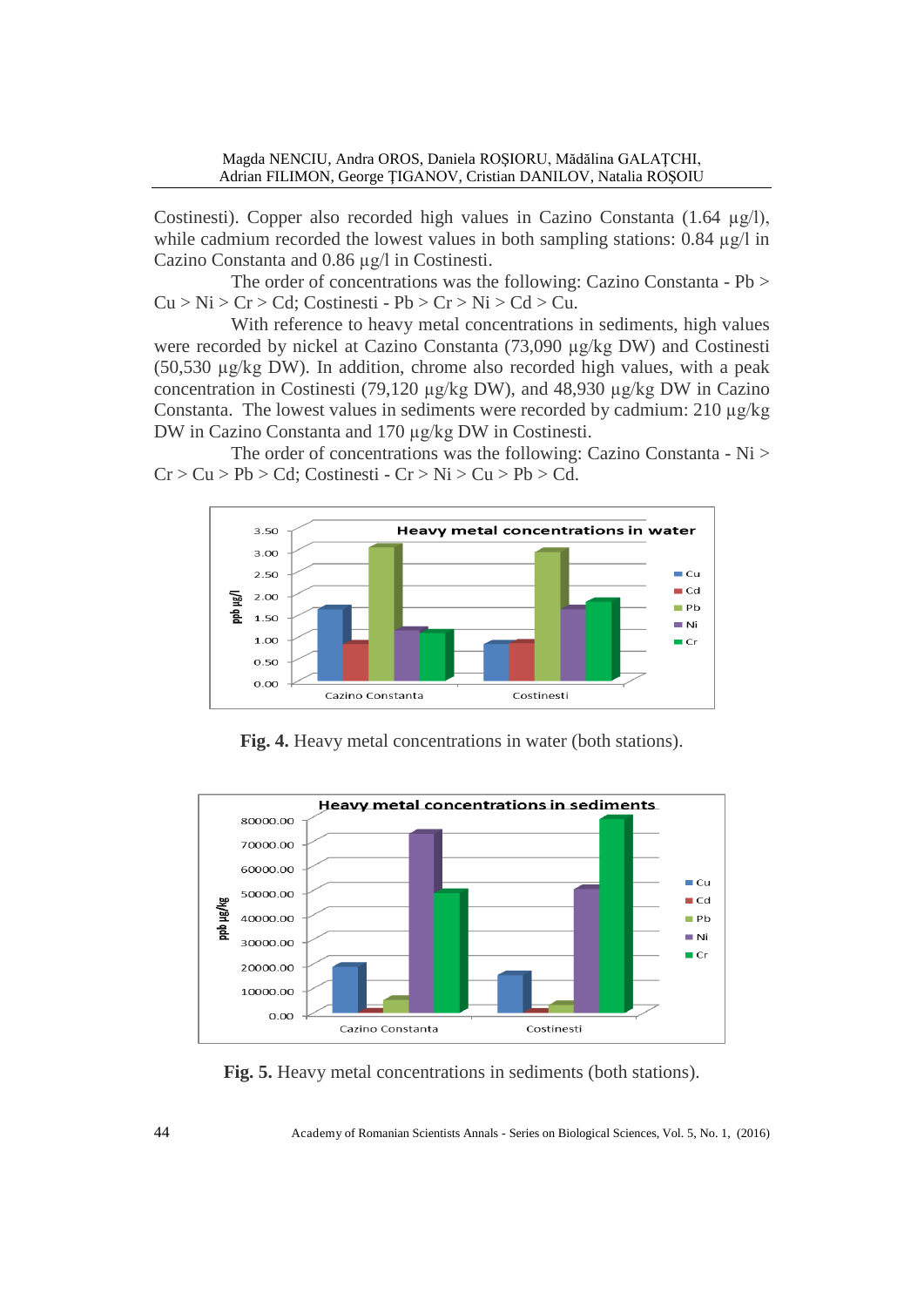Applying the above mentioned formulae, the following values were obtained for the Bioconcentration Factor (BCF) and the Biota-Sediment Accumulation Factor (BSAF) (in red exceedings of threshold values) (Table 2).

| <b>Cazino Constanta</b><br><b>Station</b>                   | Cп                                      | Cd                                      | <b>Pb</b>                                             | <b>Ni</b>      | $\bf Cr$ |  |
|-------------------------------------------------------------|-----------------------------------------|-----------------------------------------|-------------------------------------------------------|----------------|----------|--|
| <b>BCF</b> H. guttulatus                                    | 8536.58                                 | 261.9                                   | 91.8                                                  | a.b<br>2800    | 110.09   |  |
| <b>BSAF H.</b> guttulatus                                   | 0.74                                    | 1.04                                    | 0.05                                                  | 0.04           | 0.002    |  |
| <b>BCF S. acus</b>                                          | a,b<br>4819.97                          | 107.14                                  | 400                                                   | 1156.52        | 669.72   |  |
| <b>BSAF S. acus</b>                                         | 0.41                                    | 0.42                                    | 0.23                                                  | 0.018          | 0.014    |  |
| <b>Costinesti</b><br><b>Station</b>                         | Cu                                      | C <sub>d</sub>                          | <b>Pb</b>                                             | Ni             | $\bf Cr$ |  |
| <b>BCF H.</b> guttulatus                                    | 20599.52                                | 139.53                                  | 88.13                                                 | a.b<br>4048.78 | 6513.81  |  |
| <b>BSAF H.</b> guttulatus                                   | 1.11                                    | 0.7                                     | 0.08                                                  | 0.13           | 0.14     |  |
| <b>BCF S. acus</b>                                          | $\mathbf{c}$<br>8476.19                 | 127.9                                   | 44.06                                                 | 920.73         | 265.19   |  |
| <b>BSAF S. acus</b>                                         | 0.46                                    | 0.64                                    | 0.04                                                  | 0.02           | 0.006    |  |
| <sup>a</sup> BCF $\geq$ 1000 (bioaccumulative) (REACH)      |                                         |                                         | <sup>d</sup> BSAF > 1 (microconcentrator) (Dallinger, |                |          |  |
| $b$ BCF $\geq$ 2000 (bioaccumulative) (TSCA)                |                                         |                                         | 1993)                                                 |                |          |  |
| $\textdegree$ BCF $\geq$ 5000 (very bioaccumulative) (REACH |                                         | $\text{e}$ BSAF > 2 (macroconcentrator) |                                                       |                |          |  |
| $&$ TSCA)<br>(Dallinger, 1993)                              |                                         |                                         |                                                       |                |          |  |
|                                                             | $BSAF < 1$ (deconcentrator) (Dallinger, |                                         |                                                       |                |          |  |
|                                                             |                                         |                                         | 1993)                                                 |                |          |  |

|  |  | Table 2. BCF and BSAF values recorded for H. guttulatus and S. acus. |
|--|--|----------------------------------------------------------------------|
|--|--|----------------------------------------------------------------------|

As noted in Table 2, the highest BCF was recorded by copper in both sampling stations for both species. In *H. guttulatus*, copper was found to be *very bioaccumulative* in both stations (BCF > 5000), and in *S. acus* = *very bioaccumulative* in Costinesti (BCF >5000) and *bioaccumulative* (BCF >2000) in Cazino Constanta.

Another *bioaccumulative* metal was, according to the results obtained, nickel, which recorded exceedings in the Cazino Constanta Station both in *H. guttulatus* and in *S. acus* (BCF >2000).

In Costinesti, nickel was *bioaccumulative* (BCF >2000), but only in *H. guttulatus*. In Costinesti, a high BCF value was also recorded by chrome (BCF >5000), in seahorse tissue.

As *H. guttulatus* and *S. acus* are fish species living close to the substrate, clinging on macrophyte algae thalli (seahorses) or hiding in seagrass thickets (pipefish), which makes them prone to bioaccumulation from sediments, the BSAF values were also calculated (Table 2).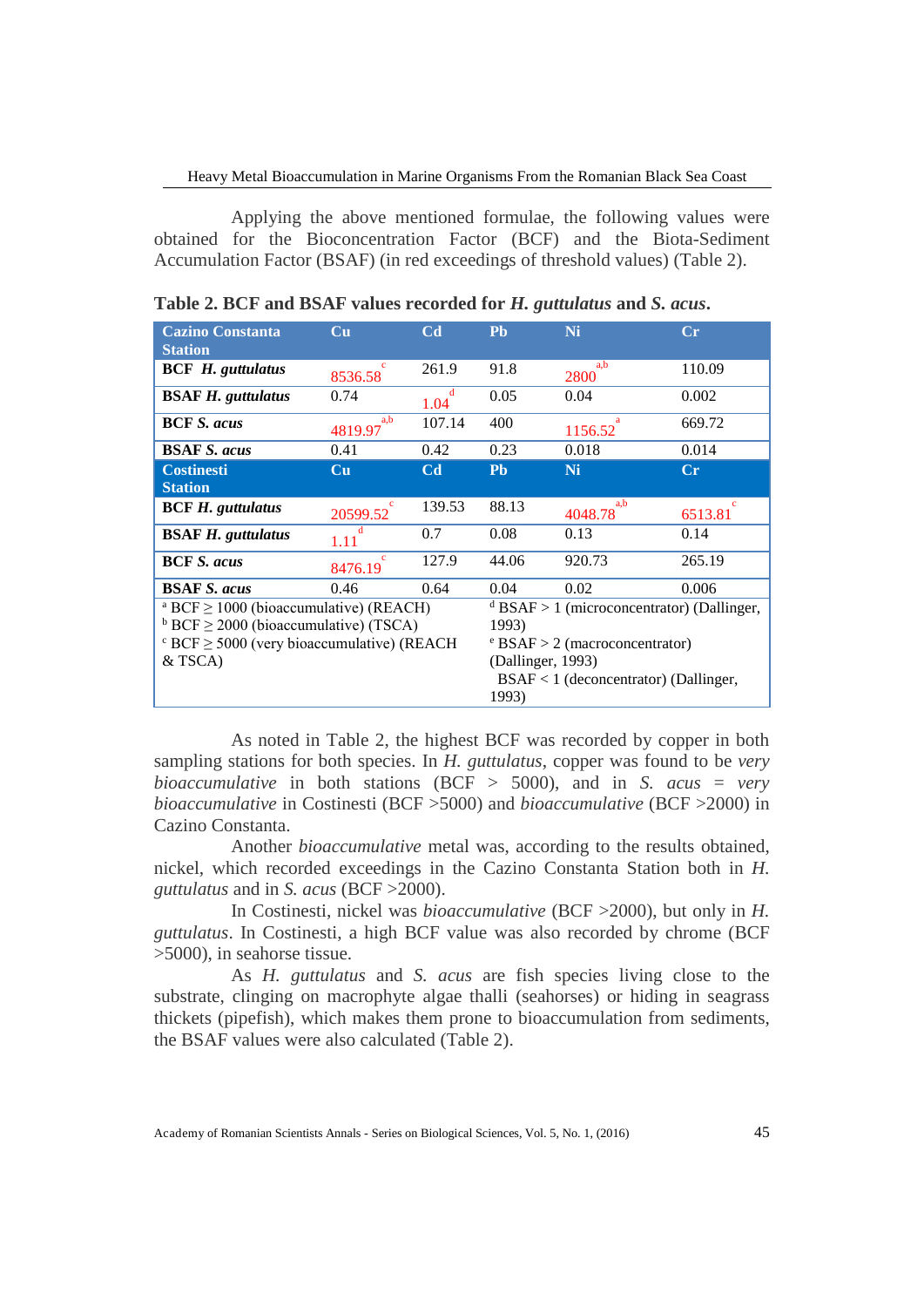

**Fig. 6.** BCF values in *H. gutt ulatus* and *S. acus* (both stations).

The Biota-Sediment Accumulation Factor (BSAF) values recorded in pipefish were low (BSAF<1), which rates thyem as *deconcentrators*. In seahorses, exceedings were recorded only for cadmium (Constanta) and copper (Costinesti) (BSAF>1), rating them as *microconcentrators*. The other trace elements recorded values which rate them as *deconcentrators* ( $BSAF < 1$ ). Given the heavy metal bioaccumulation levels recorded by the two studied species, it was interesting to compare the results to values recorded by the five heavy metals in other fish species from the Romanian Black Sea coast (Fig. 8).

It can be noticed that, apart from copper and nickel, the concentrations of the other heavy metals (Pb, Cd and Cr) are comparable to those recorded in other fish species in shallow coastal waters. For copper, the similar concentration with the one recorded in turbot (*Psetta maxima maeotica*) tissue stands out, as turbot is exclusively benthic and very much exposed to bioaccumulation of trace metals directly from the substrate. Once again, the importance of other factors which act together with the bioavailability of heavy metals in the marine environment must be emphasized.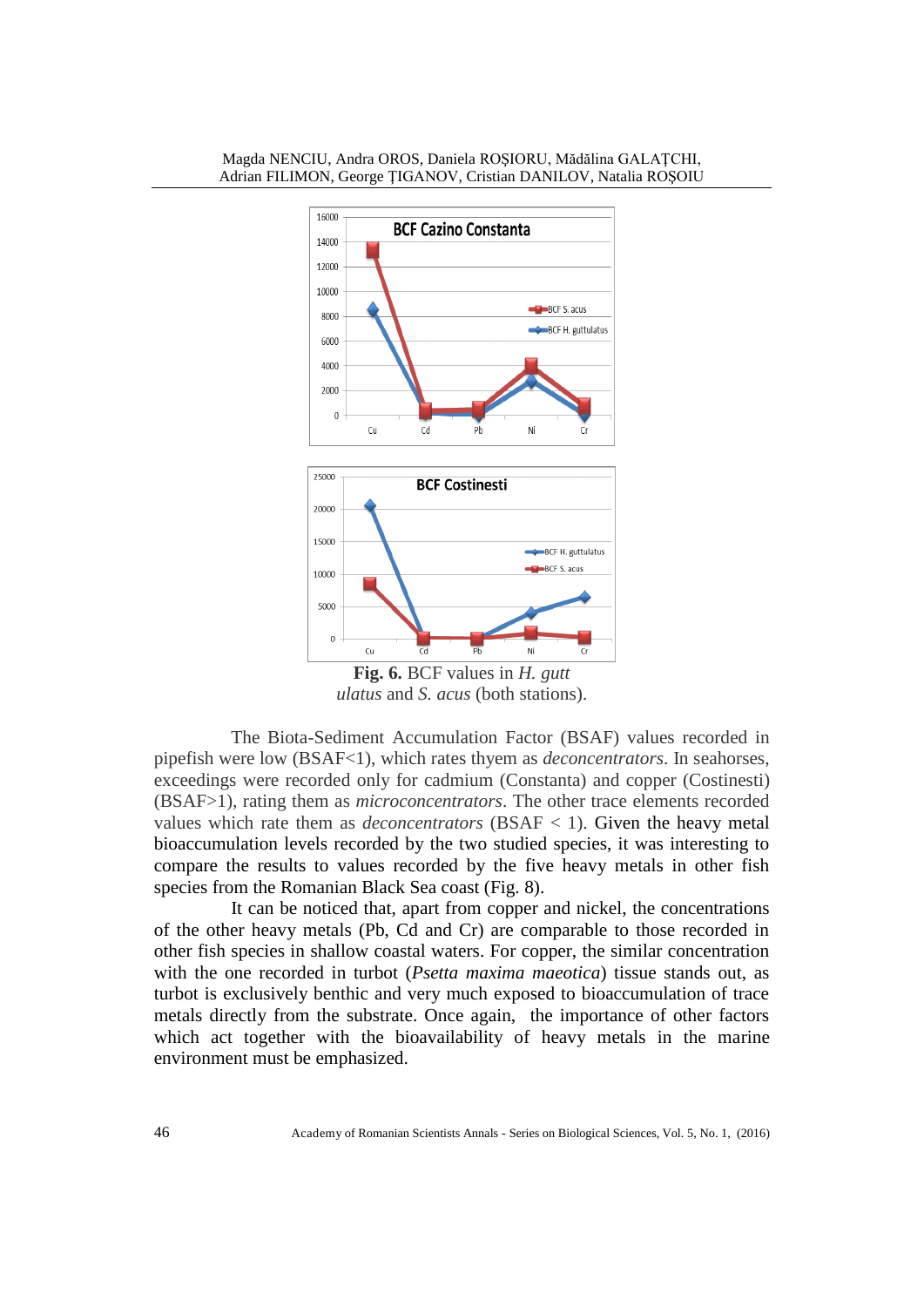High copper values in some marine organisms can be explained by the presence of haemocyanin, a copper-based protein molecule (unlike the iron-based haemoglobin) which carries oxygen through the body (Rainbow et al., 1989). The best-known example of an animal with copper-based blood is the horseshoe crab (*Limulus polyphemus*), but a number of other arthropods and various mollusks also have copper-based blood. The protein in copper-based blood, called haemocyanin, functions better than iron-based haemoglobin would in carrying oxygen through the mollusks' bodies in the cold, oxygen-poor depths of the sea. However, it is not the case of Syngnathids and the other Black Sea fish species, which, as vertebrates, have iron-based blood (Rainbow et al., 1989). Consequently, the source of copper must be external and probably of anthropogenic origin.



**Fig. 7.** BSAF values in *H. guttulatus* and *S. acus* (both stations).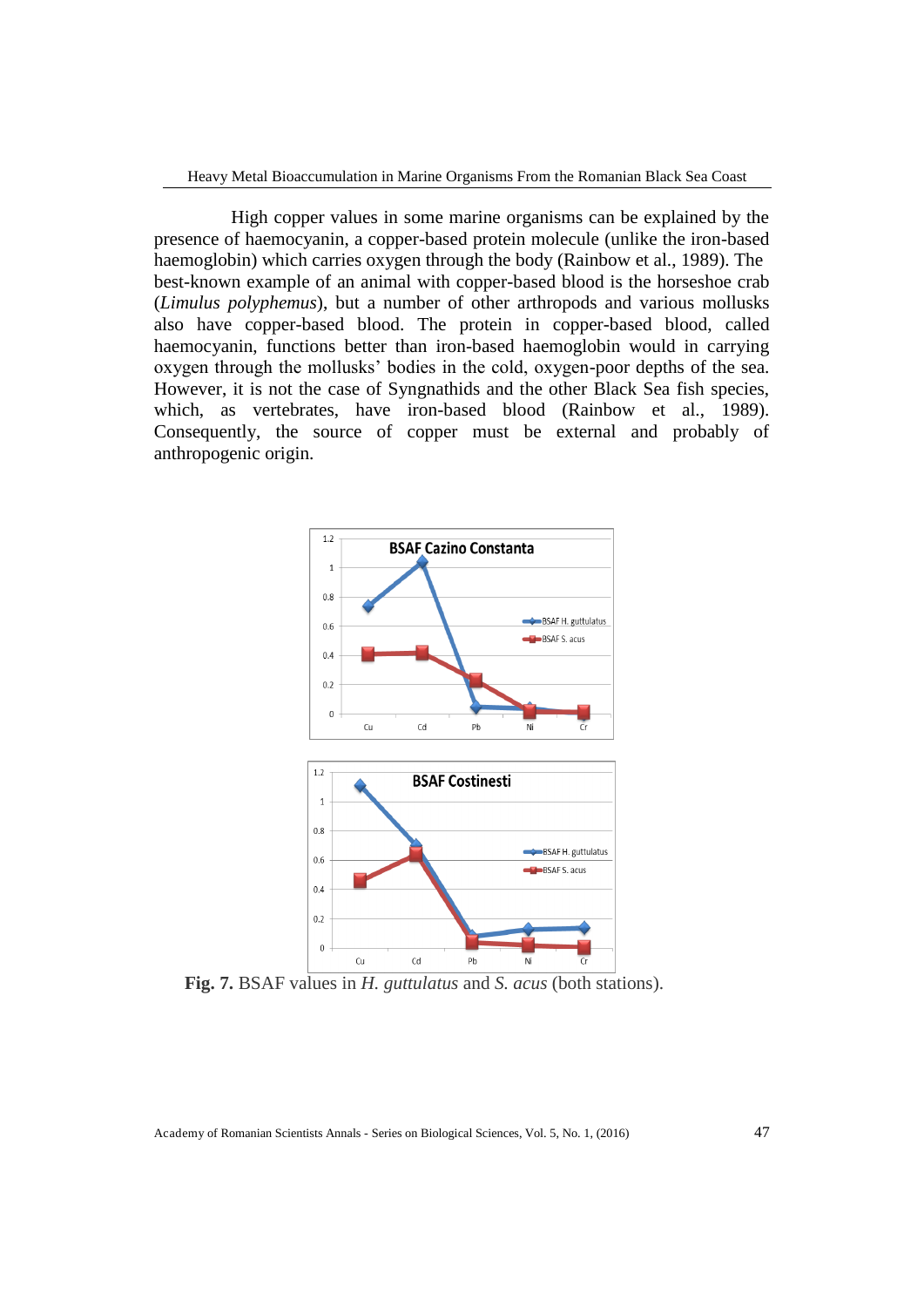

Magda NENCIU, Andra OROS, Daniela ROŞIORU, Mădălina GALAŢCHI, Adrian FILIMON, George ŢIGANOV, Cristian DANILOV, Natalia ROŞOIU

**Fig. 8.** Heavy metal contamination of Syngnathids compared to other fish species in Romanian Black Sea waters.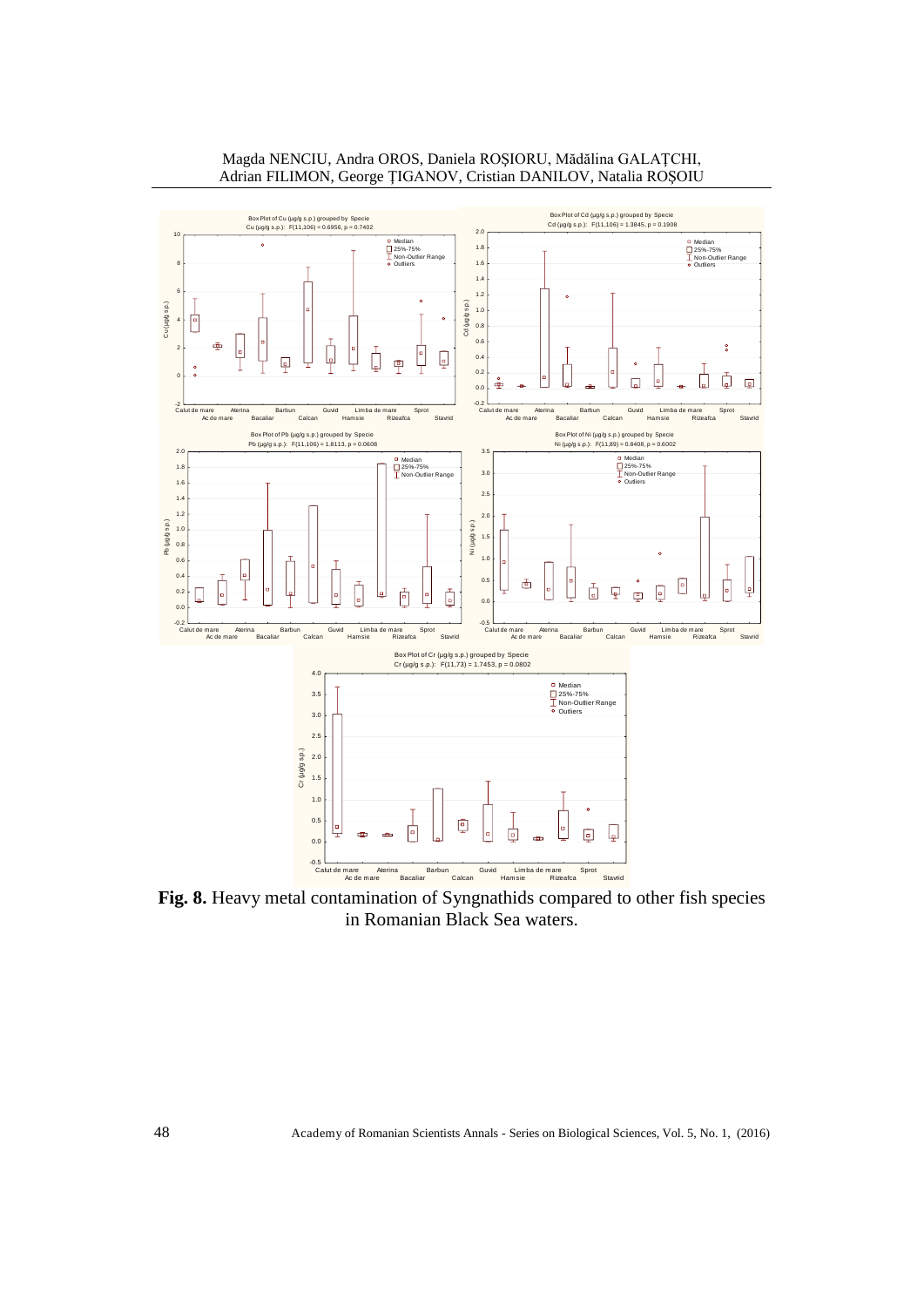#### **Conclusions**

The results obtained showed that seahorses and pipefish from shallow Romanian coastal waters bioaccumulate heavy metals at different rates, with some differences between sampling stations as well (statistically significant,  $p < 0.05$ ). For instance, copper recorded the highest values in both species: a mean value of 17.27  $\pm 1.96 \,\mu$ g/g DW in seahorses (Costinesti) and 7.89  $\pm$  0.36  $\mu$ g/g DW in pipefish tissue (Cazino). High values were also recorded in seahorse tissue by nickel  $(6.64 \pm 0.66$  $\mu$ g/g DW) and chrome (11.79  $\pm$ 1.13  $\mu$ g/g DW) in Costinesti, and in pipefish tissue by lead (1.22  $\pm$  0.27 µg/g DW) in Constanta. The Bioconcentration Factor (BCF) recorded high values (>5000, *very bioaccumulative*) for copper in the Constanta station and for nickel (>2000, *bioaccumulative*) in both species. In Costinesti, the results were similar for copper (>5000, *very bioaccumulative*) in both species, while nickel and chrome recorded high values (>5000, *very bioaccumulative*) only for seahorses. The Biota-Sediment Bioaccumulation Factor (BSAF) values in pipefish were low  $(\leq 1)$ , while for seahorses high values were recorded only for cadmium (Constanta) and chrome (Costinesti). These results indicate that *H. guttulatus* and *S. acus* uptake heavy metals from the surrounding environment, being bioaccumulative and bioconcentrators. Concerning the interspecific differences, seahorses, due to their lower mobility and smaller habitat ranges as compared to pipefish, tend to accumulate more heavy metals. Moreover, comparable levels were found between heavy metals accumulated in Syngnathids and in benthic fishes (turbot) from shallow Romanian Black Sea waters.

The high copper values in some marine organisms can be explained by the presence of haemocyanin, a copper-binding protein. However, it is not the case of Syngnathids and the other Black Sea fish species, which, as vertebrates, have ironbased blood (Rainbow et al., 1989). This leads to the conclusion that the source of copper must be external and probably of anthropogenic origin (it may be caused by vessel traffic, as copper is used as antifouling agent on hulls) (Nenciu et al., 2014b).

Nevertheless, based solely on the data available so far and the calculated factors, one cannot draw the conclusion that one sampling station is more polluted than the other. The influence of diet on the heavy metal uptake (biomagnification), as well as of other physiological factors (age, sexual maturity, diseases etc.) are also to be taken into account for future research.

#### **ACKNOWLEDGEMENT**

This research was performed in the framework of the project "Cloud computing based traceability information system for fishery" (TraSiPesc), PN-II-PT-PCCA-2013-4-1638, 167/2014.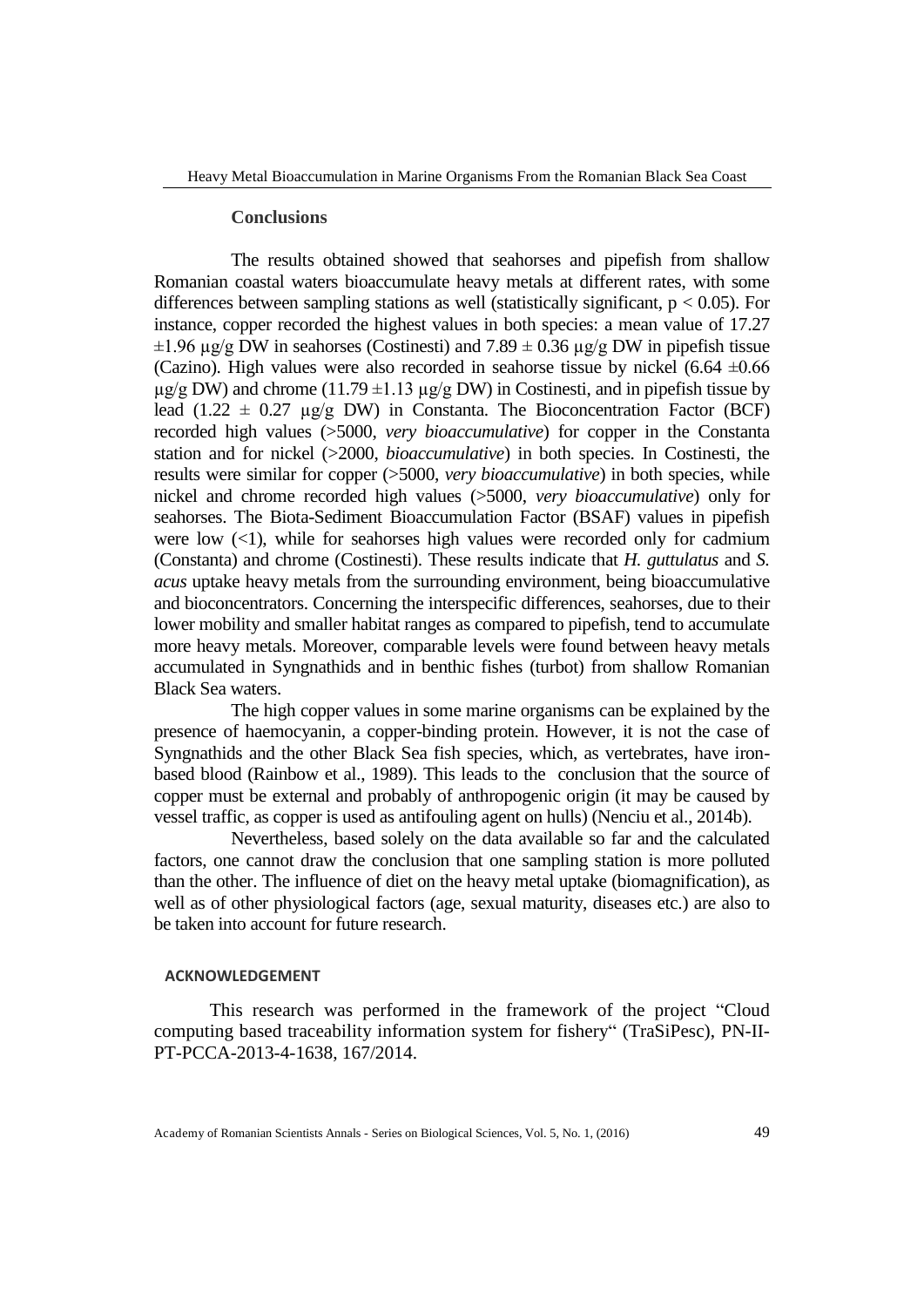# **References**

[1] Barwick M, Maher W (2003), Biotransference and biomagnification of selenium copper, cadmium, zinc, arsenic and lead in a temperate seagrass ecosystem from Lake Macquarie Estuary, NSW, Australia. Mar Environ Res 56: pp. 471-502;

[2] Butler P.A. (1971), Monitoring organisms, in Food and Agricultural Organisation Technical Conference on Marine Pollution and its Effects on Living Resources and Fishing, Rome, 1970. Supplement I: Methods of detection, measurement and monitoring of pollutants in the marine environment. M. Ruivo (ed.), London, Fishing News (Books) Ltd., pp. 101-112;

[3] Dallinger R. (1993) Ecotoxicology of metals in invertebrates. In: Strategies of Metal Detoxification in Terrestrial Invertebrates. Lewis Publisher, Boca Raton, FL: pp. 246-332;

[4] Geyer H.J., Rimkus G.G., Scheunert I., Kaune A., Kettrup A., Zeeman M., Muir D.C.G., Hansen L.G., Mackay D. (2000), Bioaccumulation and Occurrence of Endocrine-Disrupting Chemicals (EDCs), Persistent Organic Pollutants (POPs), and other Organic Compounds in fish and other organisms including humans, in Bio-accumulation. New aspects and developments, The Handbook of Environmental Chemistry (Beek B., editor), Springer-Verlag Berlin Heidelberg New York, ISBN 3-540-62575-5: pp. 1-167;

[5] Haug A.S. (1974), Estimation of heavy metal pollution in two Norwegian fjord areas by analysis of the brown alga (*Ascophyllum nodosum*). Environ. Pollut., 7, pp. 179-192;

[6] ICES (1989), Statistical analysis of the ICES Cooperative Monitoring Programme data on contaminants in fish muscle tissue (1978-1985) for determination of temporal trends. Copenhagen, Denmark: International Council for the Exploration of the Sea;

[7] ICES (1991), Statistical analysis of the ICES cooperative monitoring programme data on contaminant in fish liver tissue and *Mytilus edulis* (1978- 1988) for the determination of temporal trends*.* Copenhagen, Denmark: International Council for the Exploration of the Sea;

[8] Kleinov K.N., Nichols J.W. Hayton W.L., McKim J.M., Barron M.G. (2008), Toxicokinetics in fish, in The toxicology of fishes (Di Giulio R.T., Hinton D.E. editors), Taylor and Francis Group LLC, Boca Raton, Florida, US, ISBN 13: 978- 0-415-24868-6: pp. 55-152;

[9] Moore M.N. (1981), Elemental accumulation in organisms and food chains. In Analysis of Marine Ecosystem (Edited by Longhurst A.R.) Academic Press, London;

[10] Nenciu (Zaharia) M.-I., Roşioru D., Coatu V., Oros A., Roşoiu N. (2013), Characterization of the Environmental Conditions of the Long-Snouted Seahorse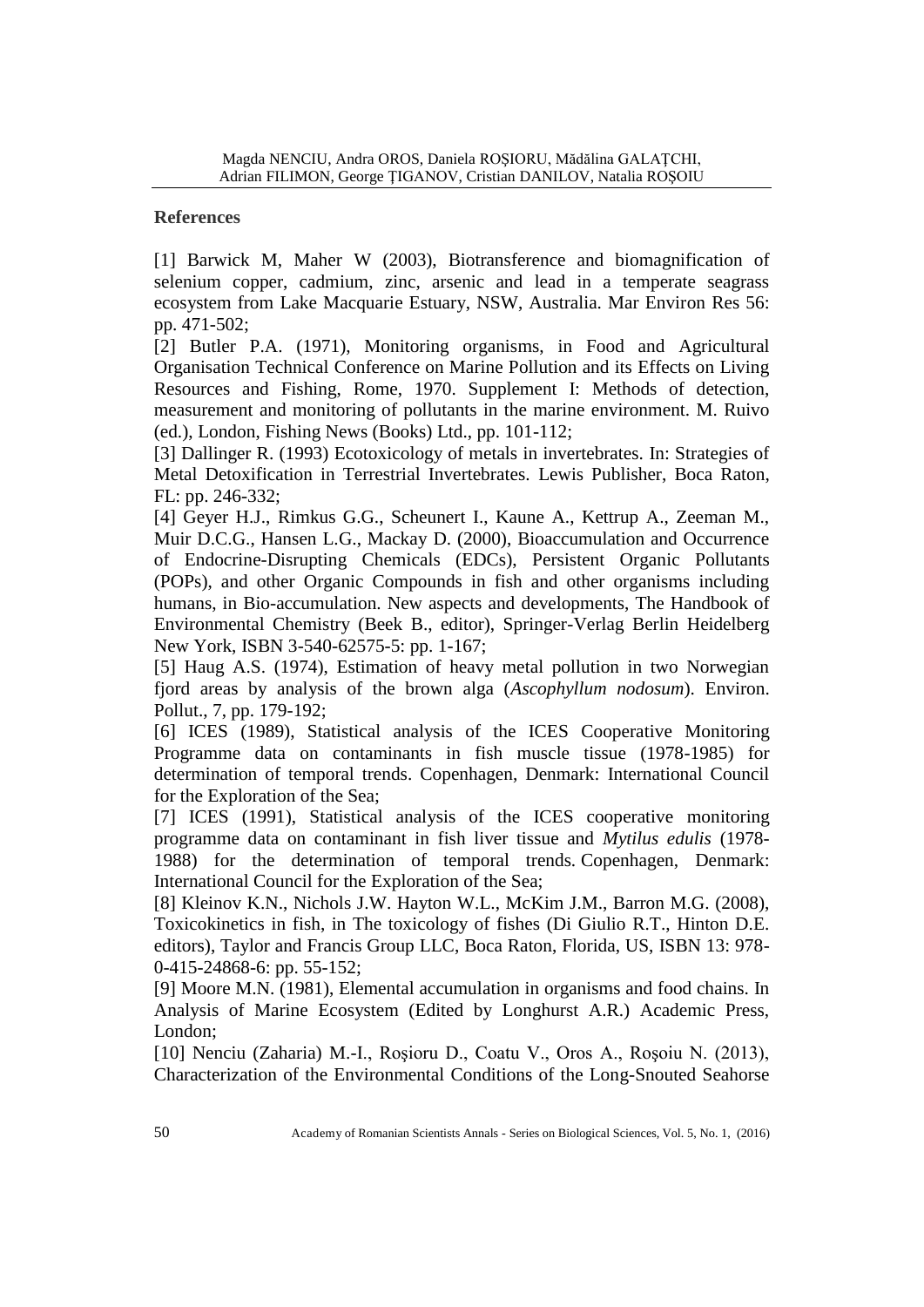Habitat at the Romanian Coast, in Journal of Environmental Protection and Ecology, ISSN 1311-5065, Vol. 14, No. 4, pp. 1695-1702 - Thomson Reuters ISI Web of Knowledge, factor impact 0,338, http://www.jepe-journal.info/vol14-no4- 2013;

[11] Nenciu M.I., Roşioru D., Oros A., Galaţchi M., Roşoiu N. (2014a), Bioaccumulation of Heavy Metals in Seahorse Tissue at the Romanian Black Sea Coast, in 14th SGEM GeoConference on Water Resources. Forest, Marine And Ocean Ecosystems, www.sgem.org, SGEM2014 Conference Proceedings, ISBN 978-619-7105-14-8 / ISSN 1314-2704, June 19-25, 2014, Vol. 2, pp. 547-554, DOI: 10.5593/SGEM2014/B32/S15.072 - indexată BDI (Thomson Reuters ISI Web of Knowledge, SCOPUS, CrossRef Database (DOI for each paper), CrossRef Cited By Linking, ProQuest & GeoRef, EBSCO, Mendeley, CiteULike, UlrichsWeb, Google Scholar), http://www.sgem.org/sgemlib/spip.php?article4518;

[12] Nenciu M.-I., Coatu V., Oros A., Roşioru D., Ţigănuş D., Roşoiu N. (2014b), Pollutant Bioaccumulation in the Long-Snouted Seahorse at the Romanian Coast, in Journal of Environmental Protection and Ecology, ISSN 1311-5065, Vol. 15, No. 4, pp. 1650-1659 - Thomson Reuters ISI Web of Knowledge, factor impact 0,838, http://www.jepe-journal.info/journal-content/vol-15-no-4-2014;

[13] Oros A.N., Pecheanu I., Mihnea R. (2003), Some aspects concerning trace metals bioaccumulation in *Mytilus galloprovincialis* along the Romanian Black Sea coastal area, in Journal of Environmental Protection and Ecology, Volume 4, Issue 4, pp. 850-856;

[14] Oros A.N. (2009), Contribuţii la cunoaşterea consecinţelor poluării cu metale grele asupra ecosistemelor marine costiere de la litoralul românesc al Mării Negre, Teză de Doctorat, Universitatea "Ovidius" Constanța, Facultatea de Științe ale Naturii şi Ştiinţe Agricole, Specializarea Ecologie şi Protecţia Mediului, 212 p.;

[15] Oros A.N., Gomoiu M.-T. (2012), A review of metal bioaccumulation levels in the Romanian Black Sea biota during the last decade - A requirement for implementing Marine Strategy Framework Directive (Descriptors 8 and 9), in Journal of Environmental Protection and Ecology, Volume 13, Issue 3A, pp. 1730-1743;

[16] Phillips D.J.H., (1980). Trace metals. In: The International Mussel Watch. National Academy of Sciences, Washington DC, pp. 78-132;

[17] Powell M.I,. White K.N. (1990), Heavy metal accumulation by barnacles and its implications for their use as biological monitors. Marine Environ. Res., 30, pp. 91-118;

[18] Rainbow P.S., Moore P.G., Watson D. (1989), Talitrid amphipods (Crustacea) as biomonitors for copper and zinc. Estuarine Coast. Shelf Sci., 28, pp. 567-582

[19] Roşioru D., Coatu V., Oros A., Vasiliu D., Ţigănuş D. (2012) , Marine environment quality of the growth and exploitation of the main mollusks from the